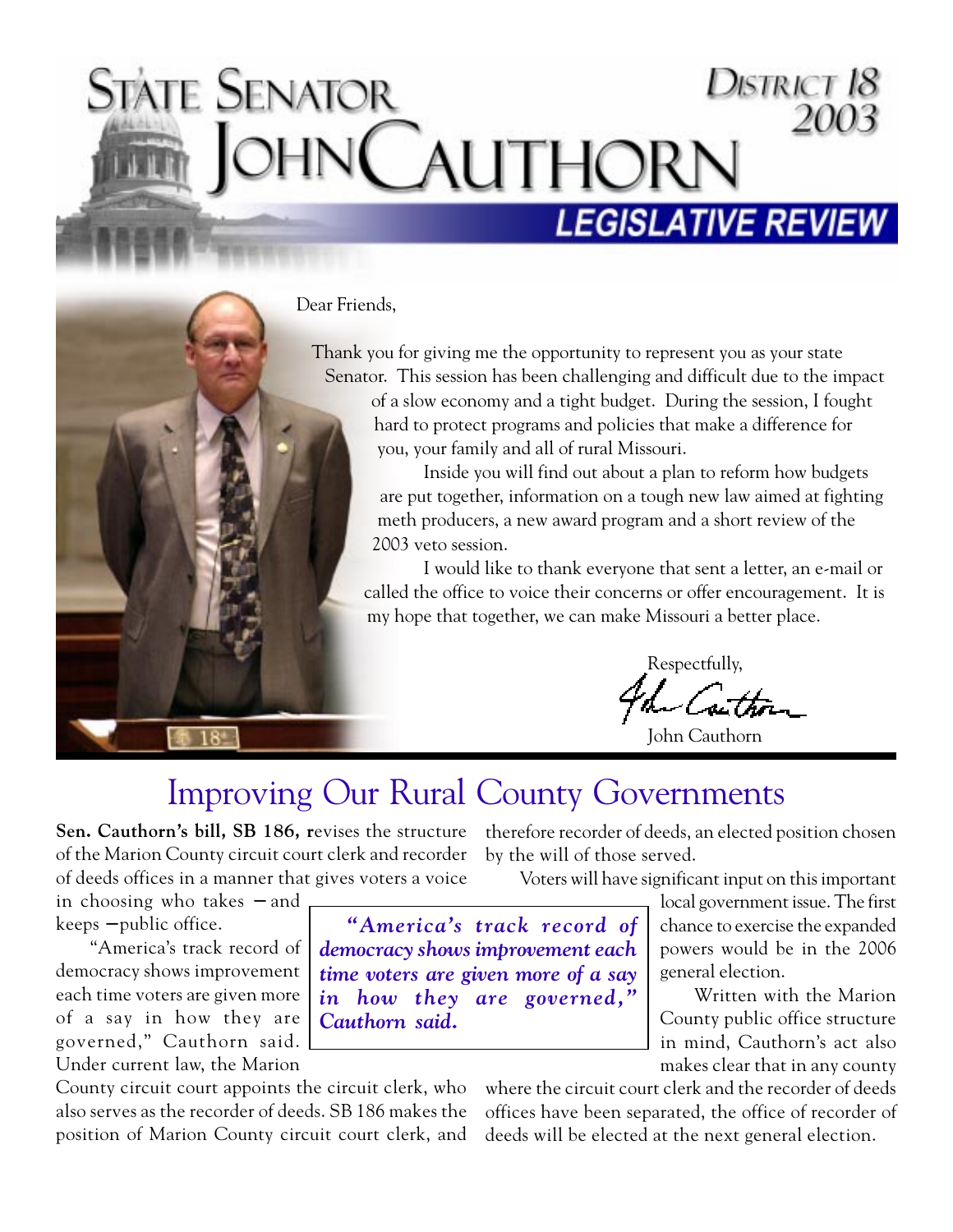# Fighting Methamphetamine Production *Cauthorn introduces legislation to increase the battle against "meth"*

SB 39 will help accelerate the eradication of the illegal, addictive drug methamphetamine from Missouri's streets. Sen. Cauthorn sponsored this bill, which is designed to tighten controls on letaining methamphetamine precursors such as ephedrine, pseudoephedrine or phenylpropanolmaine to be stored either behind the counter or within 10 feet of the register. This will help reduce the theft of these items.

gal ingredients used in making the illegal drug.

Working together with members of the Missouri Sheriffs Association, Cauthorn was able to pass this bill to protect Missourians from illegal methamphetamine sales and manufacture.

The bill also creates a special team to battle the production and distribution of methamphetamine. It brings together a group of five top-level law enforcement officials to create the Missouri Sheriff's Methamphetamine Relief Team (MoSMART).

The bill requires cold and allergy medicine con-



*Senator Cauthorn in front of a Senate hearing room discussing legislation with U.S. Senator Christopher (Kit) Bond.*

In addition, the unlawful release of anhydrous ammonia, an agricultural fertilizer stolen to make meth, will become a Class B felony. If the release causes injury or death, the charge would be increased to a Class A felony. The bill also contains strong penalties to protect children. Under this law, manufacturing controlled substances in a residence occupied by a child or within 2,000 feet of a school will become a class A felony. These measures took effect Aug. 28, 2003.

### Addressing Missouri's Rural Health Care Shortage

Access to health care is critical in outstate Missouri. This shortage is especially serious when it comes to surgeries. This session, Sen. Cauthorn won approval for HB 390, which helps address a shortage of anesthesiologists that is contributing to a crisis in the availability of surgical health care.

This measure creates a system of assistant anesthesiologists who can be licensed to assist in surgeries under the supervision of a licensed anesthesiologist. The qualified assistants can assist with administering an anesthetic treatment program, but cannot administer or prescribe medicine beyond that authorized by the license of their supervising anesthesiologist.

The measure also expands reciprocal agreements with anesthesiologists in other states who wish to practice in Missouri, further increasing the qualified personnel who can assist in providing surgical health care to Missourians.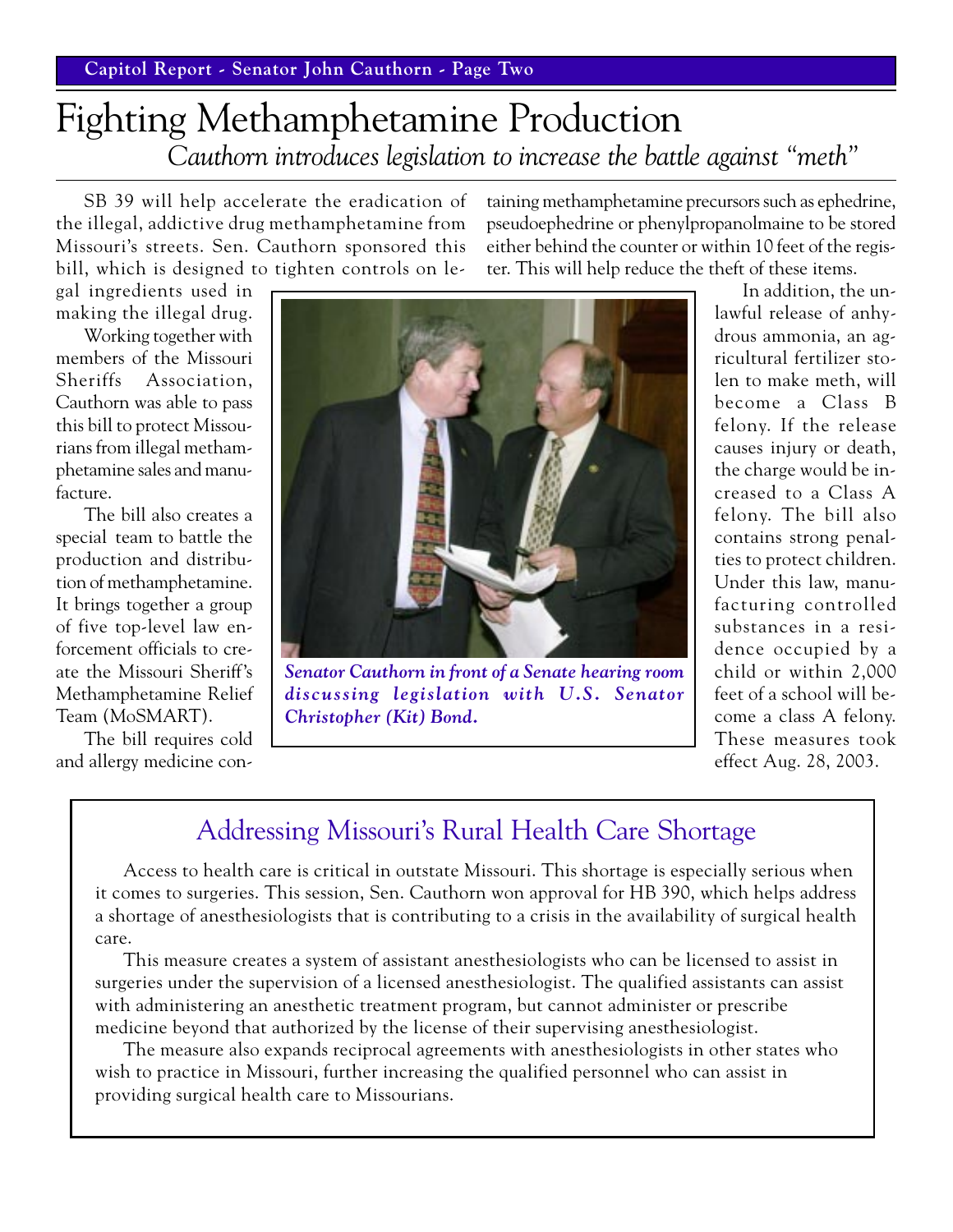# Better Protections For Missouri Taxpayers

Co-sponsored by Sen. Cauthorn, SB 299 & 40 establish a series of performance-based budget procedures for state agencies to follow and places a six-year lifespan on all newly enacted state programs. Included in this legislation were provisions from SB 544 containing the Sunset Act.



*Sen. Cauthorn listens to ideas and concerns from the citizens of his district.*

It is designed to streamline state government and require reauthorizations of new programs within six years. At that point, a program could then be re-authorized by lawmakers for a period of up to twelve additional years.

SB 299 requires budget officials to develop and implement a system establishing goals and objectives; provide detailed measures of program and fund performance against attainment of planned outcomes, and provide ongoing program evaluation.

The act would require every department and agency to conduct a performance-based budget review at least once every five years beginning in 2005.

Sen. Cauthorn said Missouri families develop their household budgets based on similar practices. The state should follow their example.

This bill is significant because at a time when deficits, shortfalls, and cutbacks are impacting the economy and are creating a budget crisis for many Missourians, this legislation will put checks, balances and accountability in the budgetary process.

## Rebuilding Transportation in Missouri *Increasing Accountability to Citizens and Lawmakers*

HB 668 is designed to increase oversight of, and generate further accountability within the state's transportation department. It also enables the Legislature's Joint Committee on Transportation Oversight to hire a director to perform specific investigations, reviews and audits within MoDOT. The joint committee's director would issue detailed summaries of complaints received by MoDOT and an annual performance review of the department. This type of oversight will give Senate and House members an opportunity to more closely monitor policy and strategy based on reports submitted from an independent inspector general's perspective.

The bill also prohibits members of the Highways and Transportation Commission, who are appointed by the governor, from engaging in election campaigning and campaign fundraising, and removes politics from the business of building roads.



*Sen. Cauthorn, center, discusses legislation with fellow senators Dan Clemens, left, and Maida Coleman, right.*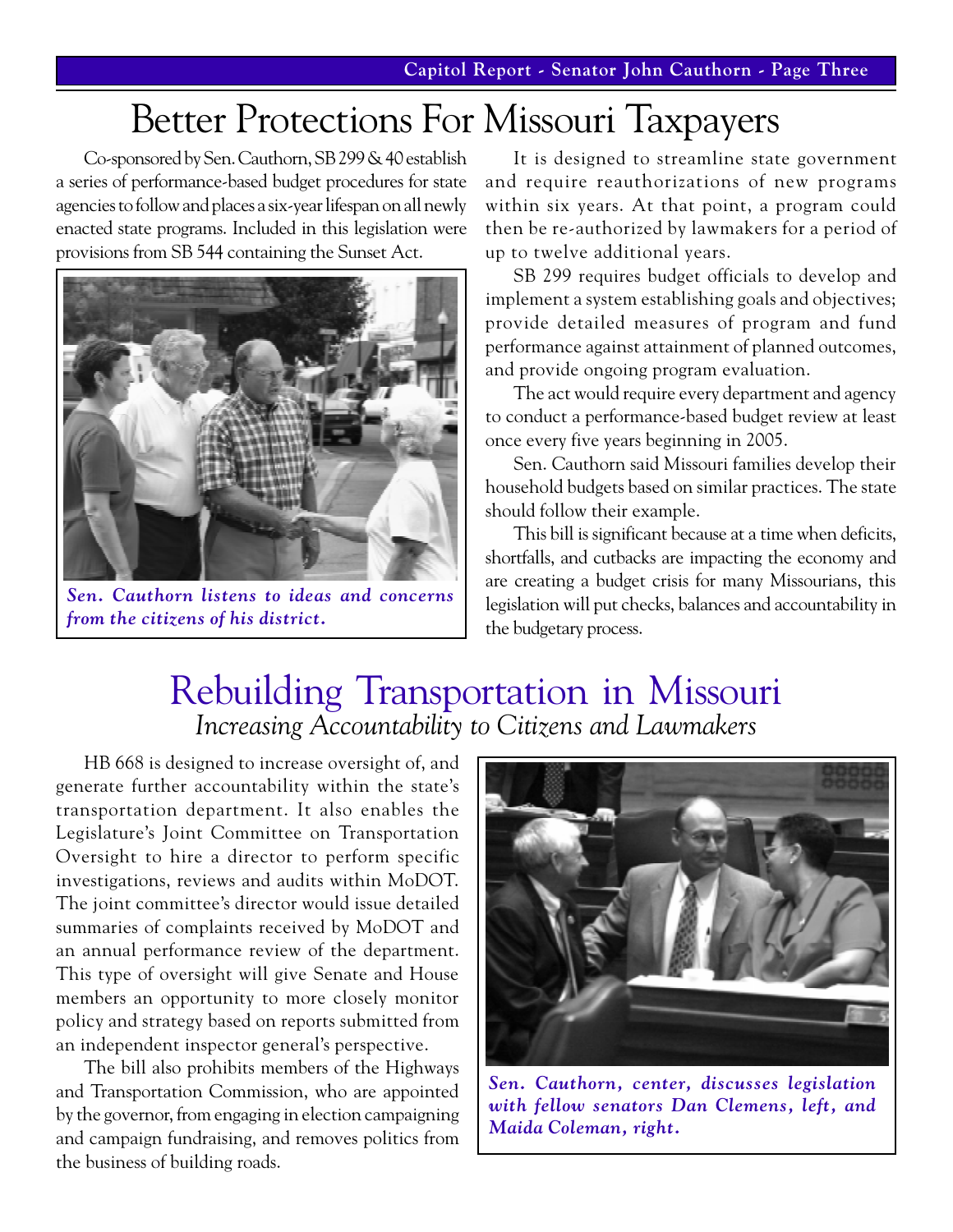# Senator Cauthorn Earns Law Enforcement Endorsement:  *Named 'Senator of the Year' by the Missouri Sheriffs' Association*

The Missouri Sheriffs' Association has named Senator Cauthorn Senator of the Year for 2003.

 "This is an unexpected and tremendous honor for me," Cauthorn said. "I really enjoy advancing the mission of Missouri's law enforcement agencies, and working with our county sheriffs has been especially rewarding and productive."

Established in 1945, the Missouri Sheriffs' Association (MSA) each year identifies lawmakers demonstrating the strongest and most effective support of law enforcement efforts and the office of sheriff in particular.

"John has already built up a solid law-and-order track record during his short time in the Senate," said Camden County Sheriff and MSA President John Page. "Once our director and our board members tallied up all the work John has done to help us, choosing Senator of the Year was an easy decision to make."

Cauthorn met and worked with many sheriffs from Missouri's 114 counties over the past two years while advancing legislation to fight the production and distribution of methamphetamine and tighten controls on ingredients used in making this dangerous and highly addictive drug.

"Our sheriffs gave me a front-line account of the challenges they were facing, and what it would take to give them the upper hand," Cauthorn said. "Armed with this knowledge, I went to work and simply didn't let up until we got them what they needed."

Encountering hurdles in last year's session, Cauthorn redoubled his efforts to aid Missouri law enforcement in the war on drugs. This year, his model legislation easily cleared the General Assembly and was signed into law on June 24.

"MSA members were hugely instrumental in helping me develop and advance this legislation," Cauthorn said. "This was a classic case of working together to better protect Missourians and it is something we'll continue to do in the future."

Cauthorn was the guest of honor during the MSA's annual conference, this year held in Branson on Aug. 13.

"It was an honor to receive this award and I look forward to continuing my work with the Missouri Sheriffs' Association and all Missouri law enforcement teams throughout my time here in the Capitol," Cauthorn said.

### Senator Cauthorn's 2003 Gubernatorial Appointments

Each year, citizens from throughout Missouri are appointed by the governor to serve on state boards, commissions and councils. Sen. Cauthorn sponsored 7 gubernatorial appointments from the 18th District during this year's session. Appointments must receive the advice and consent of the Senate. The committee and the full Senate approved all 7 of Sen. Cauthorn's nominees.

*Senator Cauthorn introduces Linda Conner to the Senate panel, hearing her appointment to the Missouri State Board of Nursing. Ms. Conner is from Greentop, Missouri.*

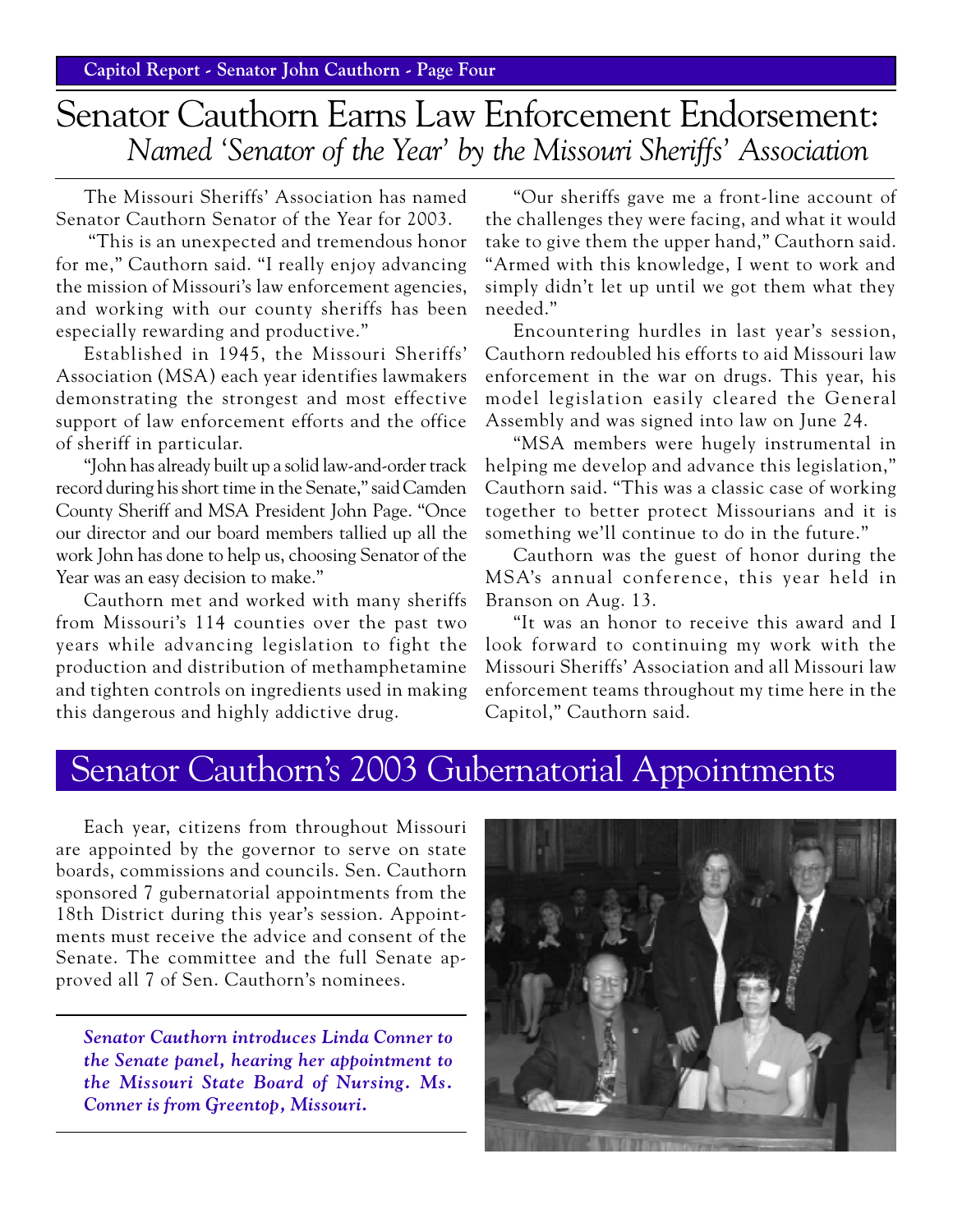# Senator Cauthorn Tapped For Ethanol Commission

Missouri Senate President Pro Tem Peter Kinder, R-Cape Girardeau, appointed Senator Cauthorn to the Missouri Ethanol and Other Renewable Fuel Sources Commission. Kinder made the appointment early this year after taking into consideration Cauthorn's commitment to agribusiness and ethanol production.

"I'm honored to represent the Senate on this important and influential commission," Cauthorn said.

The commission is composed of two members from the House, two members from the Senate and three at-large appointees. The panel will make annual reports to the General Assembly regarding the commission's recommendations for legislation promoting the ethanol industry.

"I'm fighting hard to expand the market opportunities for ethanol producers in our state and I believe our work on this commission will expand the opportunities of those in the business of producing other ag products, as well," Cauthorn said.

# Interns Learn While They Work





Interns play a vital role in the legislative process. In addition to performing various duties for the senators and their staff, the interns learn a great deal about the Missouri legislature, helping them make choices to further their educations and careers. Assisting Senator Cauthorn during this legislative session were Matthew Crowell from Harrisonville, and Lesley Lehenbauer from Palmyra, shown above left, and Amanda Daggs from Ewing, right.

# Stay In Touch With Senator John Cauthorn

To get in touch with me, simply call (573) 751-6858 or write: Room 426, State Capitol, Jefferson City, MO, 65101 Log on to my Senate website: *http://www.senate.state.mo.us/cauthorn* To find out more about the Missouri Senate in general (legislation, legislators and more), log on to: *www.senate.state.mo.us* To find out more about Missouri State Government, log on to: *www.state.mo.us* To use the legislative hotline, call toll free: (800) 877-5982. *(Jan. through May.)*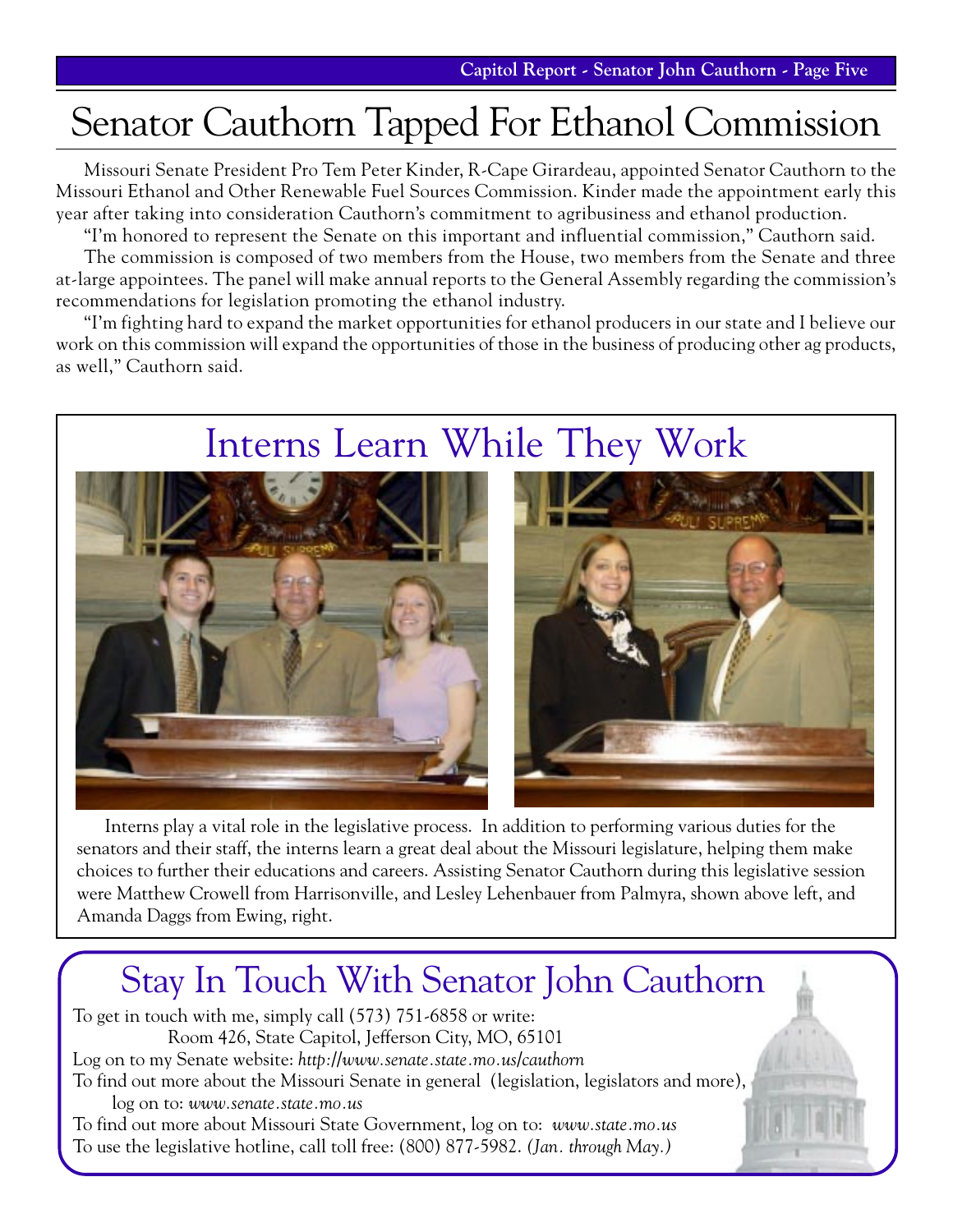**Capitol Report - Senator John Cauthorn - Page Six**

### Historic Veto Session: *Legislature Overrides Governors Vetoed Bills*

The September veto session brought with it three overrides of the governor's vetoes; an event that is historical given the fact that since the Civil War, only three vetoes have been overturned by the Missouri legislature. The last came in 1999, when lawmakers reversed then-Gov. Mel Carnahan's veto of a "partial-birth" abortion ban.

Two important overrides that the Senate and Sen. Cauthorn focused on were the concealed weapons and abortion bills. Both bills had been sponsored in the Senate during regular session by Sen. Cauthorn, and were vetoed by Gov. Holden.

The override of the concealed weapons bill clears the way for Missouri citizens to carry concealed weapons, which will go into effect Oct. 11. The Senate's 23-10 vote to override the veto met the requirement for a two-thirds majority.

HB 349 establishes a permit system to allow qualified individuals 23 and older to obtain legal-carry permits after passing a training course and extensive background check. Anyone with a felony conviction, violent misdemeanor conviction or who was subject to a protection order would not qualify. The measure also addresses the issue of applicants with a history of mental illness. The permits would not be valid in schools, playgrounds, sporting events, arenas, bars or any facility posted against them.





*Sen. Cauthorn debating a piece of legislation in the Senate chamber.*

With 44 states having a license-to-carry system and more on the way, a license system in Missouri seemed crucial in giving Missourians the right to keep and bear arms.

Sen. Cauthorn was also successful in acquiring an override for HB 156, which would have required women to wait 24 hours after consulting a doctor before having an abortion.

The Senate voted 25-8 to override Holden's veto on the 24-hour waiting period. The bill requires the doctor and woman to sign a consent form stating they have discussed any physical or psychological risk factors of having an abortion.

The bill ensures that women having an abortion are well informed and have quality health care.

*Sen. Cauthorn converses with fellow Senators David Klindt, left, and James Mathewson, right, on the senate floor.*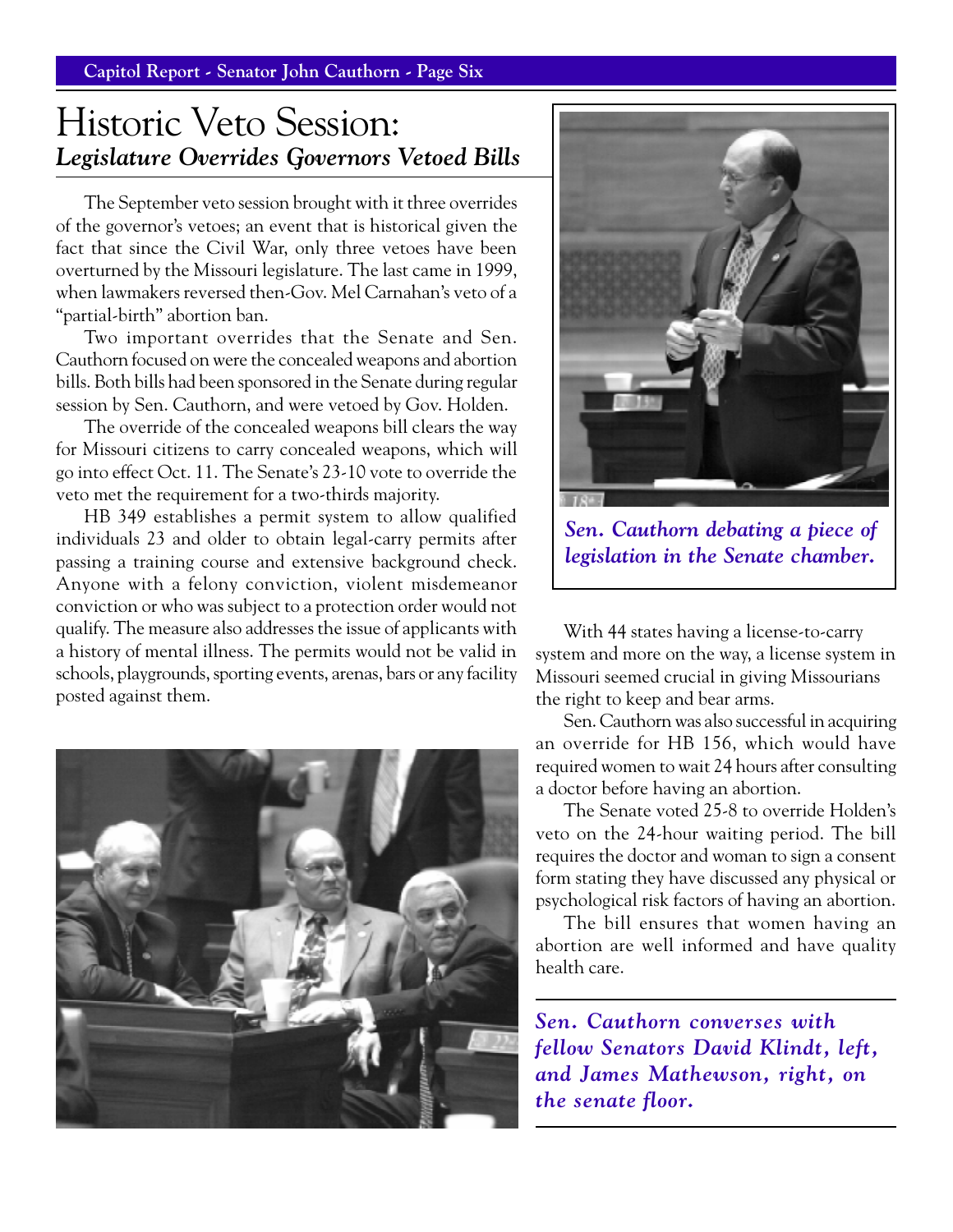# Senator John Cauthorn Presents '*Golden Goose Egg Award*' to Transportation Head

State Senator John Cauthorn this year presented Department of Transportation Director Henry Hungerbeeler and Former Chief Engineer J.T. Yarnell with a *Golden Goose Egg*, an honor the director earned by deciding to fly on a state owned plane to a conference in Washington, D.C.

"The bill to taxpayers for this flight of fancy is more than \$6,400," Cauthorn said. "The bill for a taxpaying couple flying coach on a



*Transportation Director Henry Hungerbeeler is shown accepting the Golden Goose Egg Award from Sen. Cauthorn.*

for the year 2002, rather than driving across the crumbling asphalt and concrete he is charged with overseeing.

"Look, this award thing is obviously a tongue-in-cheek deal," Cauthorn said. "But it's meant to spotlight some very serious problems within the ranks of the taxpayer-funded state bureaucracy and to help ensure that we correct these misuses of the people's money."

Events leading to the senator's award were beneficial to Missouri taxpayers, according to Hungerbeeler, "We understand that the taxpayers are our bosses, and this has encouraged us to develop a flight policy that saves money and is efficient for business."

"It is encouraging that this award has led to a review of MoDOT's flight policy and new accountability measures setting guidelines for state plane use," Senator Cauthorn said.



commercial airliner to D.C. is about \$1,100.

Now, what would you do with an extra \$5,000 or so?"

Chairman of the Senate's Government Accountability and Fiscal Oversight Committee, Cauthorn earlier this year launched the *Golden Goose Egg Award* after the actions of a former U.S. Senator, William Proxmire, D-Wisc., who handed out monthly "Golden Fleece" awards to government agencies and entities executing less-thancapable fiscal policy.

Recent awardees joining MoDOT in the field of fiscal imprudence include the Department of Conservation and the Office of Administration, both two-time winners in this calendar year.

In fact, Hungerbeeler's high-flying trip to the nation's Capitol was the inaugural winner of this new award program. MoDOT followed up its win with Ollie Gates, Chairman of the Transportation Commission taking home an award for nearly \$38,000 in travel on state-owned jets



*Gerald Ross, of the Conservation Dept., graciously accepts his award from the senator.*